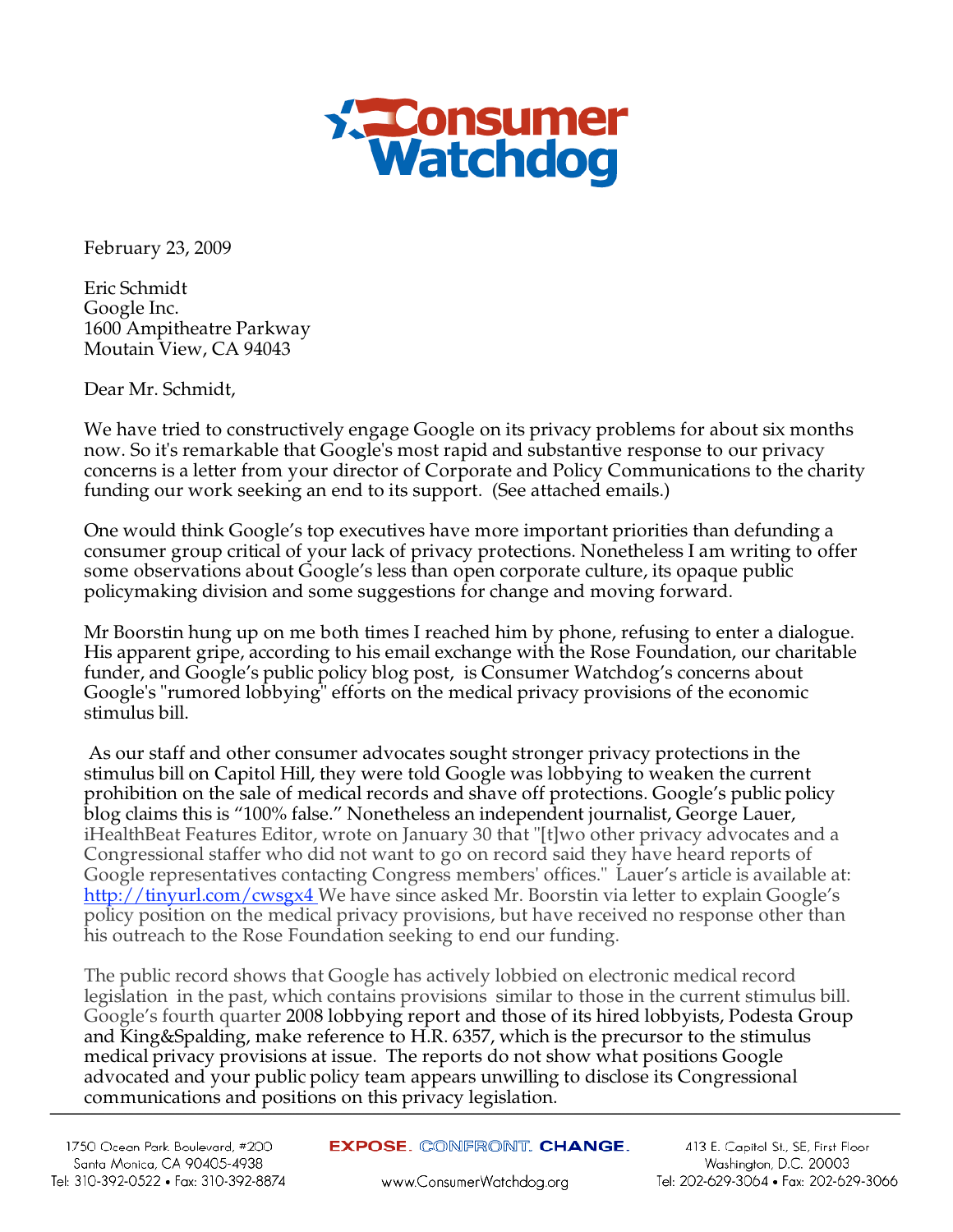For a company that states "our corporate mission is to organize the world's information and make it universally accessible and useful," the degree of secrecy that surrounds Google's public policy positions about privacy issues is deeply troubling.

Why will Google not disclose all the specific public policy communications it makes to Congress, regulatory agencies and the white house on matters of medical and personal privacy? Failing to do so is incompatible with the portrait Google paints of itself publicly.

Google has always said it was a different type of company. Our recent experience is that Google's culture is no different than others that Consumer Watchdog has reformed. Insurers who succumbed to the regulation in insurance reform Proposition 103 because they wouldn't concede to voluntary and legislative reform. The HMOs who had to comply in 43 states with a patients bill of rights because they wouldn't treat patients better and listen to their doctors. These companies and the politicians beholden to them refused serious dialogue, denied problems existed and focused their energy instead on trying to put us out of business. In the end they failed and reform succeeded.

Goliath companies always believe they can crush their critics, but they give more power to reformers by ignoring their concerns, when our criticisms are based on important, popular values like privacy.

We are happy to deal with Google's privacy problems in the ballot initiative process, the legislative processes, and courts of law and public opinion. We find it far more useful to be clear about our objectives before these means become necessary. We have tried. Google has thus far refused, despite the long-running claim that you would listen and hear our concerns.

We will issue a report shortly about our privacy concerns with your wide range of products and services. Preliminarily, however, there are suggestions I hope you take to heart, since they are based on our area of expertise, corporate reform and civic responsibility, not the technological arena that Google has mastered.

**Google should openly disclose all your lobbying positions on Capitol Hill.** Google should publish all of its correspondence and policy communications to legislators, as we do, and as a way of practicing the open information culture it preaches. In Washington, unlike California, policy positions are often written on blank pieces of paper untraceable to the corporate authors. This is incompatible with Google's vision for the world. In fact, the final stimulus law subjects Google to the requirements that breaches of electronic medical records be reported to patients – the first time that such requirements have been extended beyond health care professional to vendors of electronic medical records. It's vital the public and users of Google Health know if Google will lobbying on technical clean-up legislation in the coming weeks with the goal of eviscerating these standards.

**Google should create a Chief Privacy Ombudsman, independent of your corporate structure and general counsel, that reports directly to you and the board of directors.** The fact that Mr. Boorstin stopped any discussions and forward momentum on the privacy issues we raised is a good example of how lower level managers, threatened by new ideas, can quell corporate growth and transcendence. A privacy ombudsman, dedicated not to the bottom line or a legislative agenda, but to honest dialogue about privacy would speak frankly to your board and serve you well.